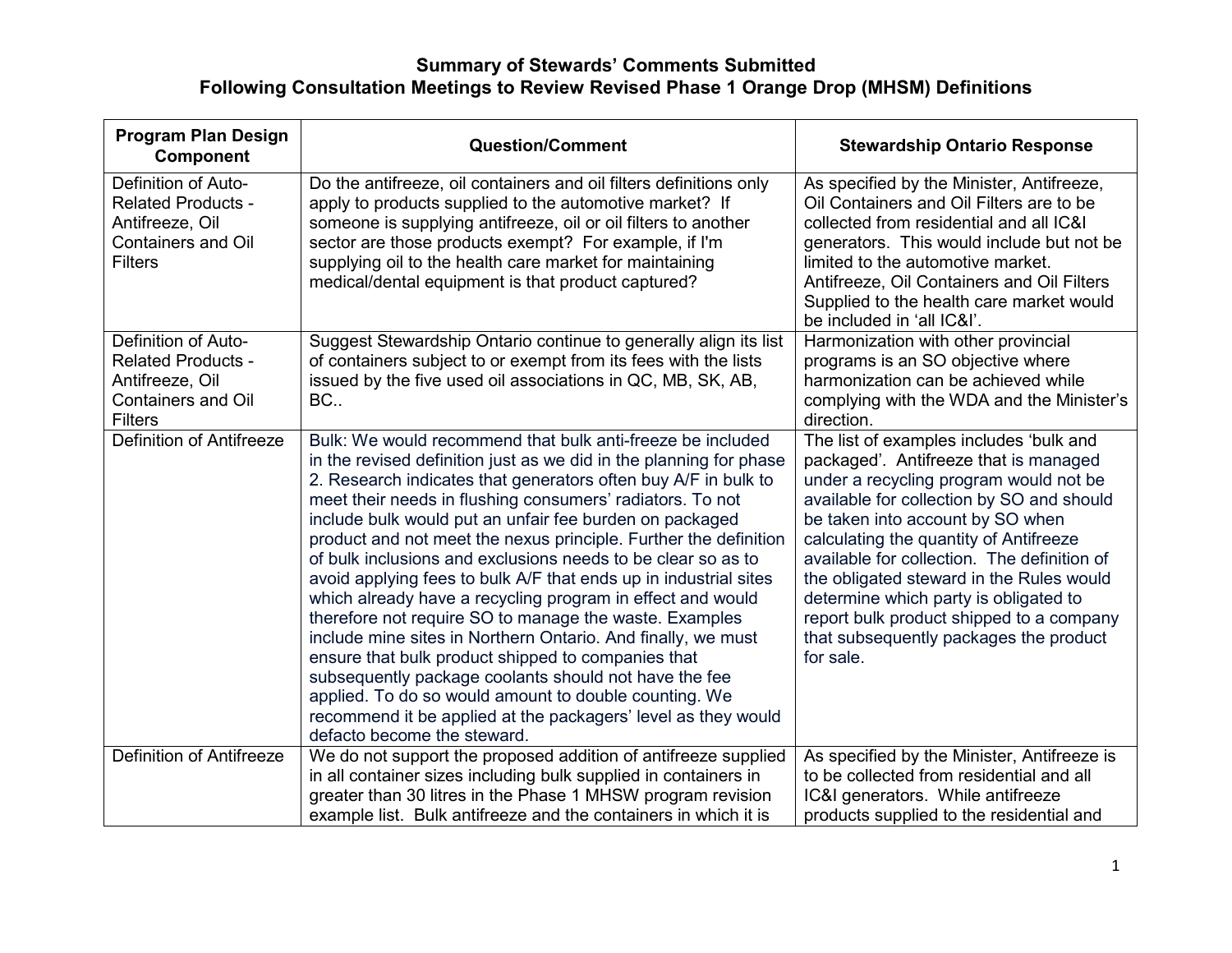| <b>Program Plan Design</b><br><b>Component</b> | <b>Question/Comment</b>                                                                                                                                                                                                                                                                                                                                                                                                                                                                                                                                                                                                                                                                                                                                                                                                                                                                                                                                                            | <b>Stewardship Ontario Response</b>                                                                                                                                                                                                                                                                                                                                                                       |
|------------------------------------------------|------------------------------------------------------------------------------------------------------------------------------------------------------------------------------------------------------------------------------------------------------------------------------------------------------------------------------------------------------------------------------------------------------------------------------------------------------------------------------------------------------------------------------------------------------------------------------------------------------------------------------------------------------------------------------------------------------------------------------------------------------------------------------------------------------------------------------------------------------------------------------------------------------------------------------------------------------------------------------------|-----------------------------------------------------------------------------------------------------------------------------------------------------------------------------------------------------------------------------------------------------------------------------------------------------------------------------------------------------------------------------------------------------------|
|                                                | contained are clearly distinguishable from products used in<br>residences. Antifreeze over 30 litres is typically provided in<br>returnable, reusable and metallic containers. There is a risk<br>that lack of clarity on the term "bulk" could inadvertently<br>subsidize smaller plastic containers. Further there is already a<br>regulatory requirement for large generators to manage liquid<br>waste and containers under Reg. 347. The proposed change<br>would result in a duplication of effort and require changes to<br>systems already in place. This is not efficient or effective. The<br>Phase 1 program plan needs to provide a clear definition for<br>"bulk" and clearly exclude all bulk antifreeze and the<br>associated containers, including tanker shipments, used in<br>vehicle assembly facilities in the example list for this reason.<br>In other words, all antifreeze sold in containers with a volume<br>of greater than 30 litres must be excluded. | IC&I marketplace can be distinguished,<br>waste antifreeze from residential and IC&I<br>sources is not distinguishable. "Factory fill<br>initial charge of vehicle antifreeze" is listed<br>as an exclusion.                                                                                                                                                                                              |
| <b>Definition of Antifreeze</b>                | For the absence of doubt, the term "BULK" should be reserved<br>for product not sold in a container and therefore the term<br>"BULK" should not include a DRUM.                                                                                                                                                                                                                                                                                                                                                                                                                                                                                                                                                                                                                                                                                                                                                                                                                    | Comment noted.                                                                                                                                                                                                                                                                                                                                                                                            |
| Definition of Oil<br>Containers                | • Suggest Stewardship Ontario continue to generally align its<br>list of containers subject to or exempt from its fees with the<br>lists issued by the five used oil associations in QC, MB, SK,<br>AB, BC.<br>• Clarity as to which containers are subject to or exempt from<br>SO's fees is critical. A list, rather than a definition, is much<br>preferred. A definition requires interpretation, which may vary<br>amongst Stewards and between Stewards and SO. If a<br>definition is required to meet SO's mandate, it should be<br>clearly subordinate to the list, which would be subject to<br>amendment from time-to-time. In other words, the list should<br>be THE definitive document.<br>• As discussed on February 22, the current definition for oil<br>containers is unclear and conflicts with the associated list.<br>E.g., the definition refers to "containment of lubricating oil                                                                           | • Harmonization with other provincial<br>programs is an SO objective where<br>harmonization can be achieved while<br>complying with the WDA and the<br>Minister's direction.<br>• The Minister's direction referred to<br>containers that contained lubricating oil.<br>A definition of lubricating oil has been<br>utilized that can be used as a reference<br>for the list of obligated oil containers. |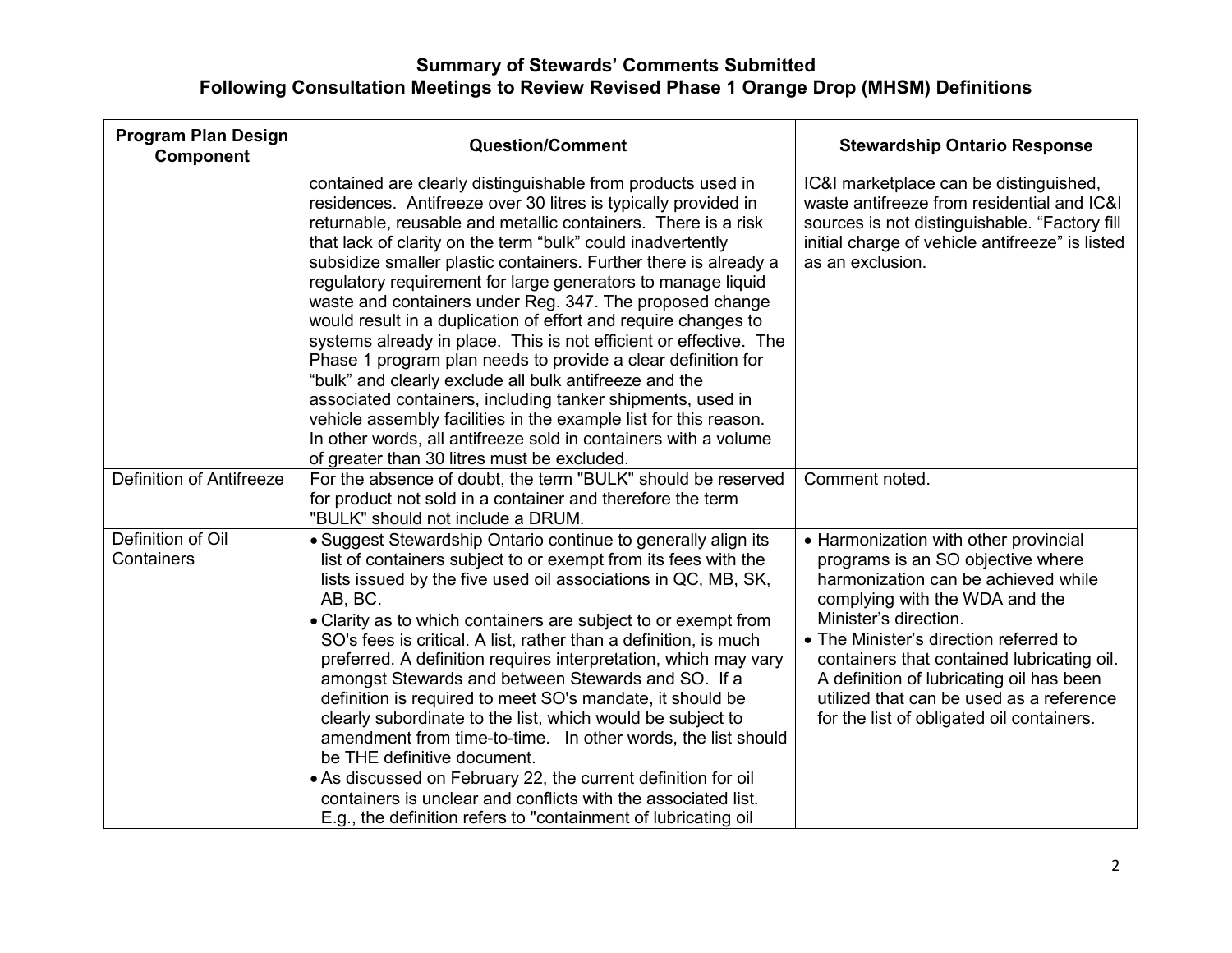| <b>Program Plan Design</b><br>Component | <b>Question/Comment</b>                                                                                                                                                                                                                                                                                                                                                                                                                                                                                                                                                                                                                                                                                                                                                                                                                                                                                                                                                                                                                                                                                                                                                                                                                                                                                                                                                                                                                                                                                                                                                                                            | <b>Stewardship Ontario Response</b>           |
|-----------------------------------------|--------------------------------------------------------------------------------------------------------------------------------------------------------------------------------------------------------------------------------------------------------------------------------------------------------------------------------------------------------------------------------------------------------------------------------------------------------------------------------------------------------------------------------------------------------------------------------------------------------------------------------------------------------------------------------------------------------------------------------------------------------------------------------------------------------------------------------------------------------------------------------------------------------------------------------------------------------------------------------------------------------------------------------------------------------------------------------------------------------------------------------------------------------------------------------------------------------------------------------------------------------------------------------------------------------------------------------------------------------------------------------------------------------------------------------------------------------------------------------------------------------------------------------------------------------------------------------------------------------------------|-----------------------------------------------|
|                                         | products", whereas the list of containers subject to SO's<br>fees includes such non-lubricants as "rustproof oil" and<br>"dedusting oil". However, this need not be a problem,<br>provided the definition is subordinate to the list. A<br>comparison of legislation in provinces where a used oil<br>association operates, and the "EHC Applicable Products List"<br>issued by the association, shows that some associations<br>have extended their list of EHC-applicable containers beyond<br>the strict definition in the legislation.<br>• Draft definition. The following is intended to be, and should<br>be read as, a draft only. It seeks to meet SO's stated need<br>for a definition, while making it clear that what I've titled the<br>Applicable and Excluded Container List is the sole<br>determinant of whether a container is subject to or exempt<br>from SO's fees. "Oil container means a container with a<br>volume of 30 litres or fewer for a Product set-out on the<br>Applicable and Excluded Container List ("Container List") as<br>may be amended from time-to-time. The term Product<br>includes, but is not limited to and from which exclusions may<br>apply, petroleum and/or synthetic oils intended for lubricating<br>machinery or equipment, hydraulic oils, heat transfer oils, and<br>electrical insulating oils, which are supplied by a Steward for<br>use in Ontario. Notwithstanding this definition of Product, the<br>Container List shall be the sole determinant of whether a<br>particular container is subject to or exempt from Stewardship<br>Ontario's fees." |                                               |
| Definition of Oil                       | would like to offer the following definition for consideration in                                                                                                                                                                                                                                                                                                                                                                                                                                                                                                                                                                                                                                                                                                                                                                                                                                                                                                                                                                                                                                                                                                                                                                                                                                                                                                                                                                                                                                                                                                                                                  | The Minister's direction referred to          |
| Containers                              | your program plan: Means oil containers with a volume of 30                                                                                                                                                                                                                                                                                                                                                                                                                                                                                                                                                                                                                                                                                                                                                                                                                                                                                                                                                                                                                                                                                                                                                                                                                                                                                                                                                                                                                                                                                                                                                        | containers that contained lubricating oil. A  |
|                                         | litres or less, which are used for the containment of lubricating                                                                                                                                                                                                                                                                                                                                                                                                                                                                                                                                                                                                                                                                                                                                                                                                                                                                                                                                                                                                                                                                                                                                                                                                                                                                                                                                                                                                                                                                                                                                                  | definition of lubricating oil has been        |
|                                         | oil products or any other oil product that is covered on the                                                                                                                                                                                                                                                                                                                                                                                                                                                                                                                                                                                                                                                                                                                                                                                                                                                                                                                                                                                                                                                                                                                                                                                                                                                                                                                                                                                                                                                                                                                                                       | utilized that can be used as a reference for  |
|                                         | Applicable Products list.                                                                                                                                                                                                                                                                                                                                                                                                                                                                                                                                                                                                                                                                                                                                                                                                                                                                                                                                                                                                                                                                                                                                                                                                                                                                                                                                                                                                                                                                                                                                                                                          | the list of obligated oil containers.         |
| <b>Definition of Fertilizers</b>        | agree with the scope of the changes proposed fully.                                                                                                                                                                                                                                                                                                                                                                                                                                                                                                                                                                                                                                                                                                                                                                                                                                                                                                                                                                                                                                                                                                                                                                                                                                                                                                                                                                                                                                                                                                                                                                | Comment noted.                                |
| <b>Definition of Fertilizers</b>        | still believe that commercial fertilizers should not be in your                                                                                                                                                                                                                                                                                                                                                                                                                                                                                                                                                                                                                                                                                                                                                                                                                                                                                                                                                                                                                                                                                                                                                                                                                                                                                                                                                                                                                                                                                                                                                    | As specified by the Minister, Fertilizers are |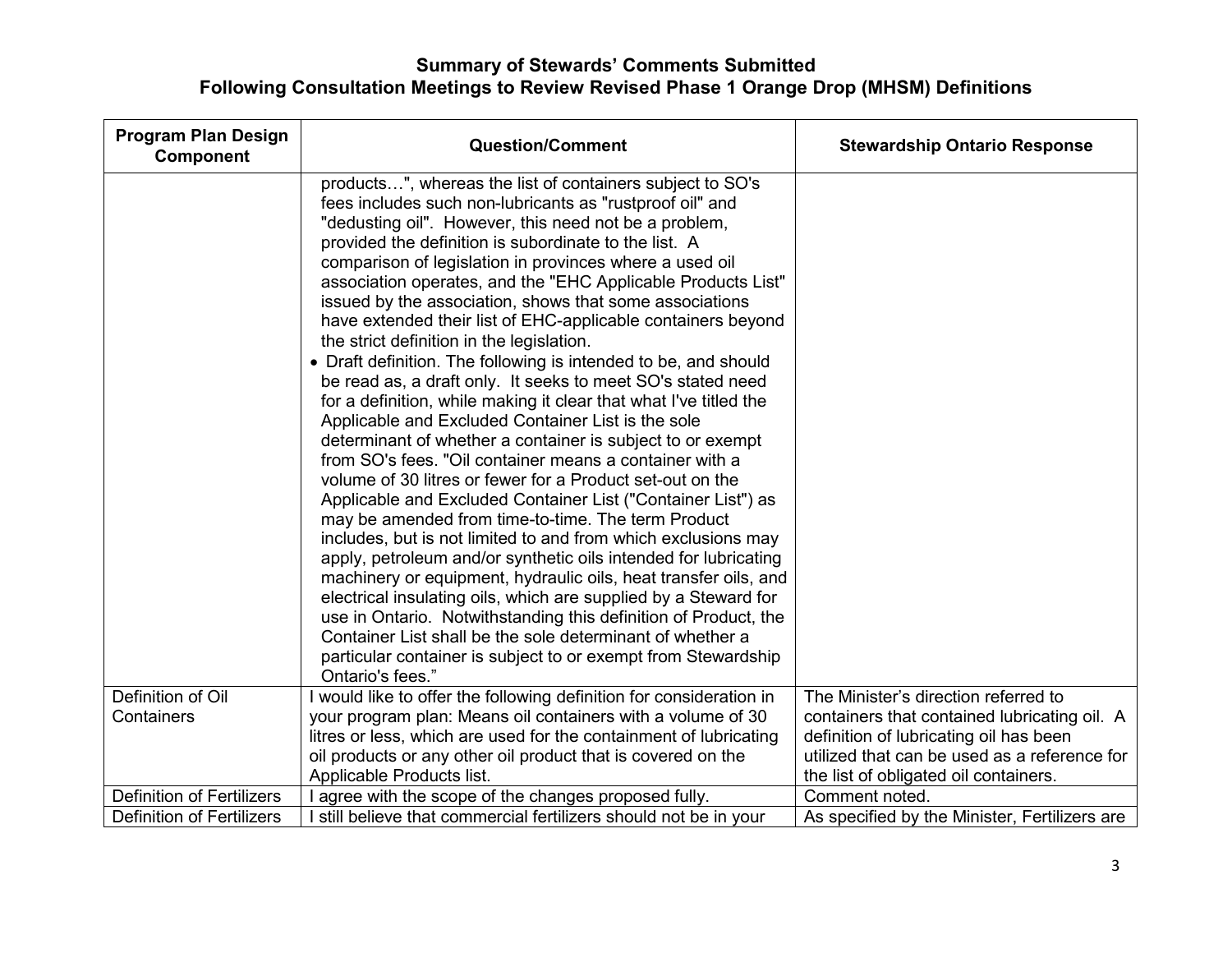| <b>Program Plan Design</b><br>Component | <b>Question/Comment</b>                                                                                                                                                                                                                                                                                                                                                                                                                                                                                                                                                                                                                                                                                                                                                                                                                                                                                                                                                                                                                                                                                                                                                                                                             | <b>Stewardship Ontario Response</b>                                                                                                                                                                                                                                                                                                                                       |
|-----------------------------------------|-------------------------------------------------------------------------------------------------------------------------------------------------------------------------------------------------------------------------------------------------------------------------------------------------------------------------------------------------------------------------------------------------------------------------------------------------------------------------------------------------------------------------------------------------------------------------------------------------------------------------------------------------------------------------------------------------------------------------------------------------------------------------------------------------------------------------------------------------------------------------------------------------------------------------------------------------------------------------------------------------------------------------------------------------------------------------------------------------------------------------------------------------------------------------------------------------------------------------------------|---------------------------------------------------------------------------------------------------------------------------------------------------------------------------------------------------------------------------------------------------------------------------------------------------------------------------------------------------------------------------|
|                                         | sights as they do not make it for recycling, etc. I also believe<br>that a separation between commercial and domestic is<br>possible as there are very few if any bags, in the domestic<br>market, that are bigger than 18 kg's.                                                                                                                                                                                                                                                                                                                                                                                                                                                                                                                                                                                                                                                                                                                                                                                                                                                                                                                                                                                                    | to be collected from residential and small<br>quantity IC&I generators.                                                                                                                                                                                                                                                                                                   |
| <b>Definition of Fertilizers</b>        | UAP objects to the wording of one item in the fertilizers table:<br>"Exclusion, fertilizers and supplements, d) supplements<br>referred to in subsections 10.2(3) and (5) (Fertilizer<br>$Regulations$ – (i.e., seeds coated with inoculant)". It is<br>generally accepted that all inoculants are used almost<br>exclusively on farms. We believe that the above exclusion<br>should be expanded to include all seed inoculants by adding<br>section 10.2(1) of the Canadian Fertilizer Regulations.                                                                                                                                                                                                                                                                                                                                                                                                                                                                                                                                                                                                                                                                                                                               | This reference has been revised to read:<br>d) supplements referred to in subsections<br>$10.2(1)$ , $10.2(1.1)$ , $10.2(3)$ and $10.2(5)$<br>(Fertilizer Regulations)                                                                                                                                                                                                    |
| <b>Definition of Fertilizers</b>        | The Association was surprised to see the addition of "Fertilizer<br>supplied to owners and/or operators of an agricultural<br>operation who have a valid Farm Business Registration<br>number" to the list of fertilizer program exclusions. It appears<br>that this option was introduced as a method for removing<br>inoculants from the requirements of the Phase 1 MHSW<br>Program. Although OABA was supportive of creating an<br>exclusion based on the FBR number for the consolidated<br>phase, we do not feel that this solution is appropriate for<br>managing a single type of product under the current program.<br>It is OABA's belief that the FBR exclusion will create an<br>increased amount of paperwork and administrative<br>requirements for both industry and Stewardship Ontario. Both<br>parties would be better served by establishing an exclusion<br>that specifically removes inoculants from the program. Even<br>though these products are not included in the list of products<br>exempted from registration as set out in 3.1 of the Regulations,<br>OABA recommends that Stewardship Ontario establish a new<br>exclusion for inoculants that references 10.2(1) of the Fertilizer<br>Regulations. | The reference to "Fertilizer supplied to<br>owners and/or operators of an agricultural<br>operation who have a valid Farm Business<br>Registration number" has been deleted.<br>A reference to Section 10.2(1) has been<br>added to point d) as follows: supplements<br>referred to in subsections 10.2(1),<br>10.2(1.1), 10.2(3) and 10.2(5) (Fertilizer<br>Regulations) |
| <b>Definition of Fertilizers</b>        | In general, we agree that the definition captures the original                                                                                                                                                                                                                                                                                                                                                                                                                                                                                                                                                                                                                                                                                                                                                                                                                                                                                                                                                                                                                                                                                                                                                                      | The reference to "Fertilizer supplied to                                                                                                                                                                                                                                                                                                                                  |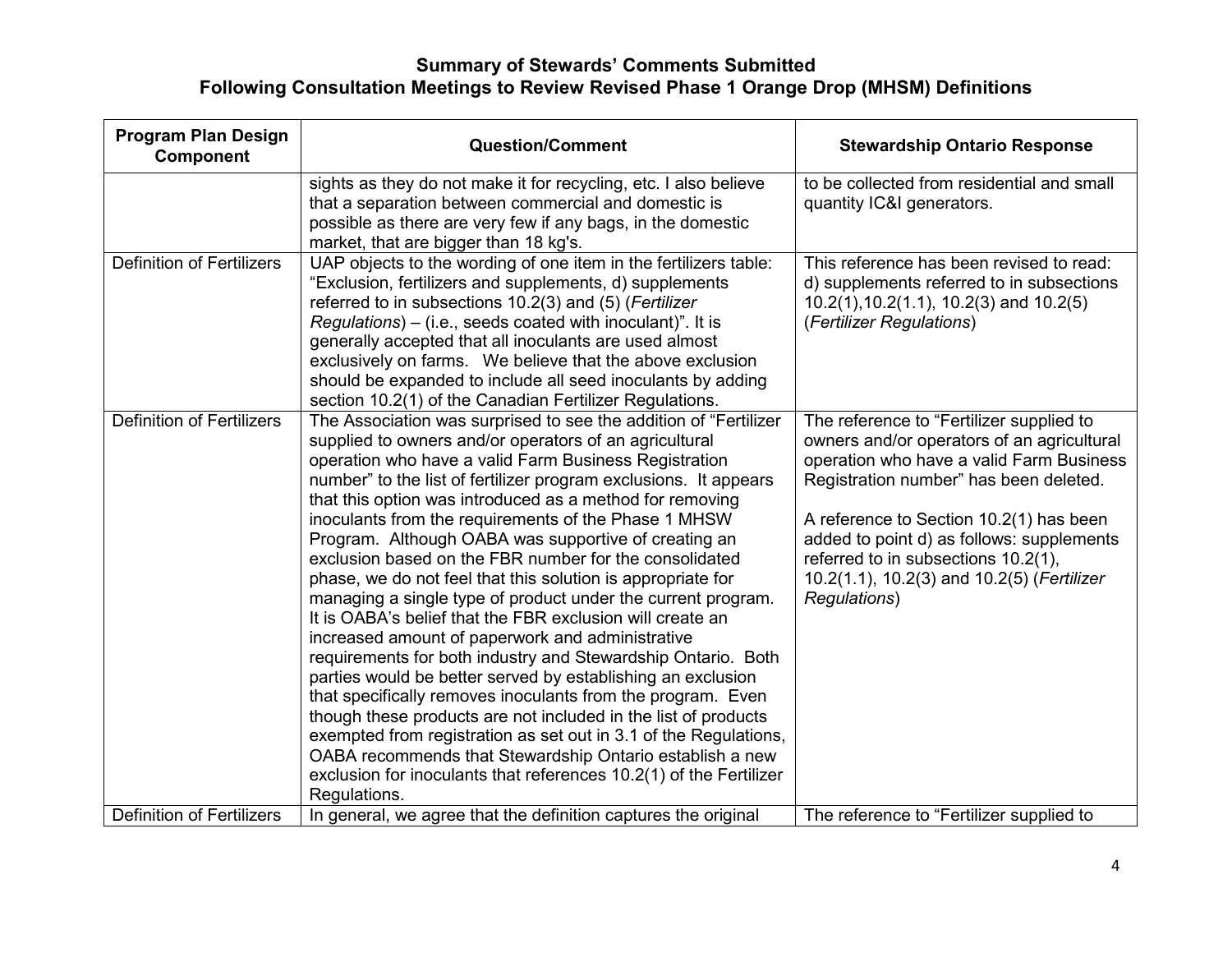| <b>Program Plan Design</b><br>Component | <b>Question/Comment</b>                                                                                                                                                                                                                                                                                                                                                                                                                                                                                                                                                                                                                                                                                                                                                                                                                                                                                                                                                                                                                                        | <b>Stewardship Ontario Response</b>                                                                                                                                                                                                                                                                                                                                       |
|-----------------------------------------|----------------------------------------------------------------------------------------------------------------------------------------------------------------------------------------------------------------------------------------------------------------------------------------------------------------------------------------------------------------------------------------------------------------------------------------------------------------------------------------------------------------------------------------------------------------------------------------------------------------------------------------------------------------------------------------------------------------------------------------------------------------------------------------------------------------------------------------------------------------------------------------------------------------------------------------------------------------------------------------------------------------------------------------------------------------|---------------------------------------------------------------------------------------------------------------------------------------------------------------------------------------------------------------------------------------------------------------------------------------------------------------------------------------------------------------------------|
|                                         | intent of Phase I, however, we have noted the following<br>exclusion that was not discussed during our consultation:<br>'Fertilizers, supplements and micronutrients supplied to owners<br>and/or operators of an<br>agricultural operation who have a valid Farm Business<br>Registration number'. We see this exclusion as one that is<br>difficult to verify and could lead to 'free riders' who claim to sell<br>only to those with Farm Registration Numbers but also sell to<br>consumers. To truly ensure that this exclusion is applied fairly<br>it would likely require those businesses that deal with the Farm<br>Sector to implement onerous systems to track sales to farmers<br>and consumers. If the intent of including this under exclusions                                                                                                                                                                                                                                                                                                 | owners and/or operators of an agricultural<br>operation who have a valid Farm Business<br>Registration number" has been deleted.<br>A reference to Section 10.2(1) has been<br>added to point d) as follows: supplements<br>referred to in subsections 10.2(1),<br>10.2(1.1), 10.2(3) and 10.2(5) (Fertilizer<br>Regulations)                                             |
|                                         | is to deal with the issue of inoculants, we would suggest that<br>inoculants be simply identified in the list of exclusions.                                                                                                                                                                                                                                                                                                                                                                                                                                                                                                                                                                                                                                                                                                                                                                                                                                                                                                                                   |                                                                                                                                                                                                                                                                                                                                                                           |
| <b>Definition of Fertilizers</b>        | We recommend removing the proposed section which reads<br>as follows: "Fertilizers, supplements and micronutrients<br>supplied to owners and/or operators of an agricultural<br>operation who have a valid Farm Business Registration<br>number" under the heading of "Exclusions". Instead we<br>recommend adding the following under "Exclusions" so it<br>states: "Seed Inoculants as defined in Section 10.2 (1) of the<br>Fertilizers Regulations" (C.R.C. c. 666)". The reason is that<br>first, the inoculants used to coat a seed are already excluded<br>by Section 10.2 (3) of the Fertilizers Regulations. This<br>additional exclusion would exempt farm inoculants which are<br>applied separately. Such "stand alone" inoculants are used<br>exclusively by farms and would be treated the consistently with<br>those inoculants used to coat seeds Second, requiring<br>farmers and those stewards who sell into the farm markets will<br>incur a substantial cost in order to set up such a tracking<br>mechanism for excluding such products. | The reference to "Fertilizer supplied to<br>owners and/or operators of an agricultural<br>operation who have a valid Farm Business<br>Registration number" has been deleted.<br>A reference to Section 10.2(1) has been<br>added to point d) as follows: supplements<br>referred to in subsections 10.2(1),<br>10.2(1.1), 10.2(3) and 10.2(5) (Fertilizer<br>Regulations) |
| <b>Definition of Fertilizers</b>        | With the benefit of hind sight, we might want to add one small                                                                                                                                                                                                                                                                                                                                                                                                                                                                                                                                                                                                                                                                                                                                                                                                                                                                                                                                                                                                 | A reference to Section 10.2(1.1) has been                                                                                                                                                                                                                                                                                                                                 |
|                                         | addition and that is to include subsection (1.1) even though it is                                                                                                                                                                                                                                                                                                                                                                                                                                                                                                                                                                                                                                                                                                                                                                                                                                                                                                                                                                                             | added to point d) as follows: supplements                                                                                                                                                                                                                                                                                                                                 |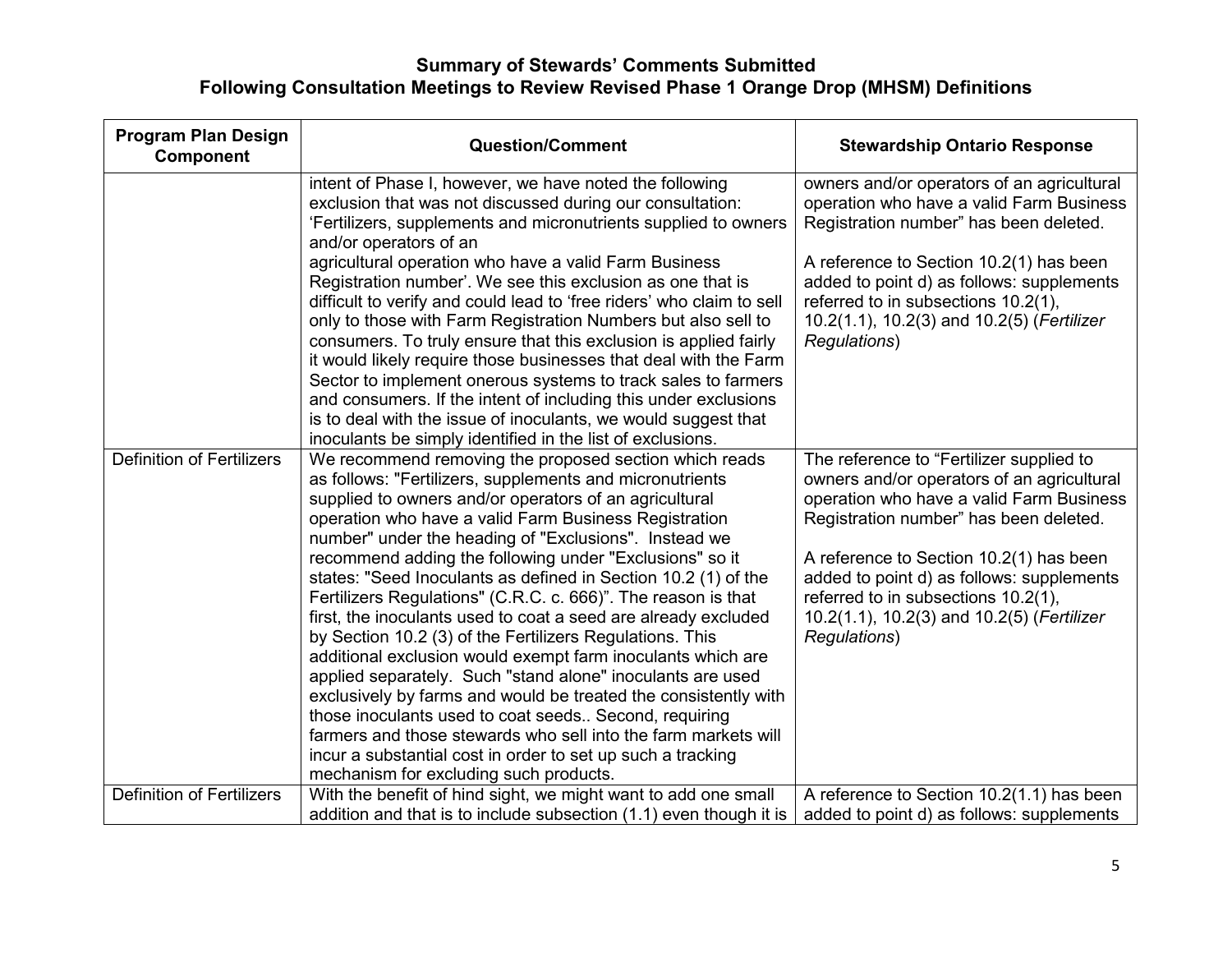| <b>Program Plan Design</b><br><b>Component</b> | <b>Question/Comment</b>                                                                                                                                                                                                                                                                                                                                                                                                                                                                                                                                                                                                                                                                                                                               | <b>Stewardship Ontario Response</b>                                                               |
|------------------------------------------------|-------------------------------------------------------------------------------------------------------------------------------------------------------------------------------------------------------------------------------------------------------------------------------------------------------------------------------------------------------------------------------------------------------------------------------------------------------------------------------------------------------------------------------------------------------------------------------------------------------------------------------------------------------------------------------------------------------------------------------------------------------|---------------------------------------------------------------------------------------------------|
|                                                | a subset of (1) but adding it will clearly include those inoculants<br>in granular form that get applied at time of planting but not<br>necessarily with the seed. As per my comments before, these<br>inoculants covered in (1) and (1.1) are used by farms only and<br>for the crops referenced in the Regulations. That line could<br>then read: "supplements referred to in subsections 10.2(1),<br>10.2(1.1), 10.2(3) and 10.2 (5) (Fertilizer Regulations)"                                                                                                                                                                                                                                                                                     | referred to in subsections 10.2(1),<br>10.2(1.1), 10.2(3) and 10.2(5) (Fertilizer<br>Regulations) |
| <b>Definition of Fertilizers</b>               | This definition (file name Material definitions for Rules<br>Fertilizers Pesticides draft for distribution March 2.pdf) is<br>consistent with Phase 1, implemented through July 2010 and<br>still posted at Stewardship Ontario. As well, it includes a<br>couple of additional useful clarifications as discussed at the<br>consultation on February 25, 2011, and supported by CCSPA<br>and our members who were in attendance.<br>We do, however, strongly suggest that each page of the<br>document should show the date of March 2, 2011, within the<br>pdf file. It is important that the date cannot become detached<br>from the content so that there can be no confusion with any<br>other version posted or otherwise circulated in future. | Comment noted.                                                                                    |
| <b>Definition of Fertilizers</b>               | The proposed definition as explained in the recent consultation<br>meeting: All N-P-K fertilizers, micronutrients and supplements<br>that are registered under the Fertilizers Act (Canada) and<br>therefore would bear a Fertilizers Act registration number<br>supplied in containers equal to or less than 30 litres and/or 30<br>kilograms is supportable by our Council as compost ---<br>whether marketed as a fertilizer or soil supplement – is not a<br>registered product under the Fertilizers Act and Regulations,<br>reflective of its' Schedule II status.                                                                                                                                                                              | Comment noted.                                                                                    |
| <b>Definition of Pesticides</b>                | agree with the scope of the changes proposed fully.                                                                                                                                                                                                                                                                                                                                                                                                                                                                                                                                                                                                                                                                                                   | Comment noted.                                                                                    |
| <b>Definition of Pesticides</b>                | The definition as drafted appears to reflect our understanding<br>of the original intent of Phase I, as well as, the discussions that<br>took place on February 25. We thank Stewardship Ontario for<br>considering our input and reflecting it in this definition. We are                                                                                                                                                                                                                                                                                                                                                                                                                                                                            | Comment noted.                                                                                    |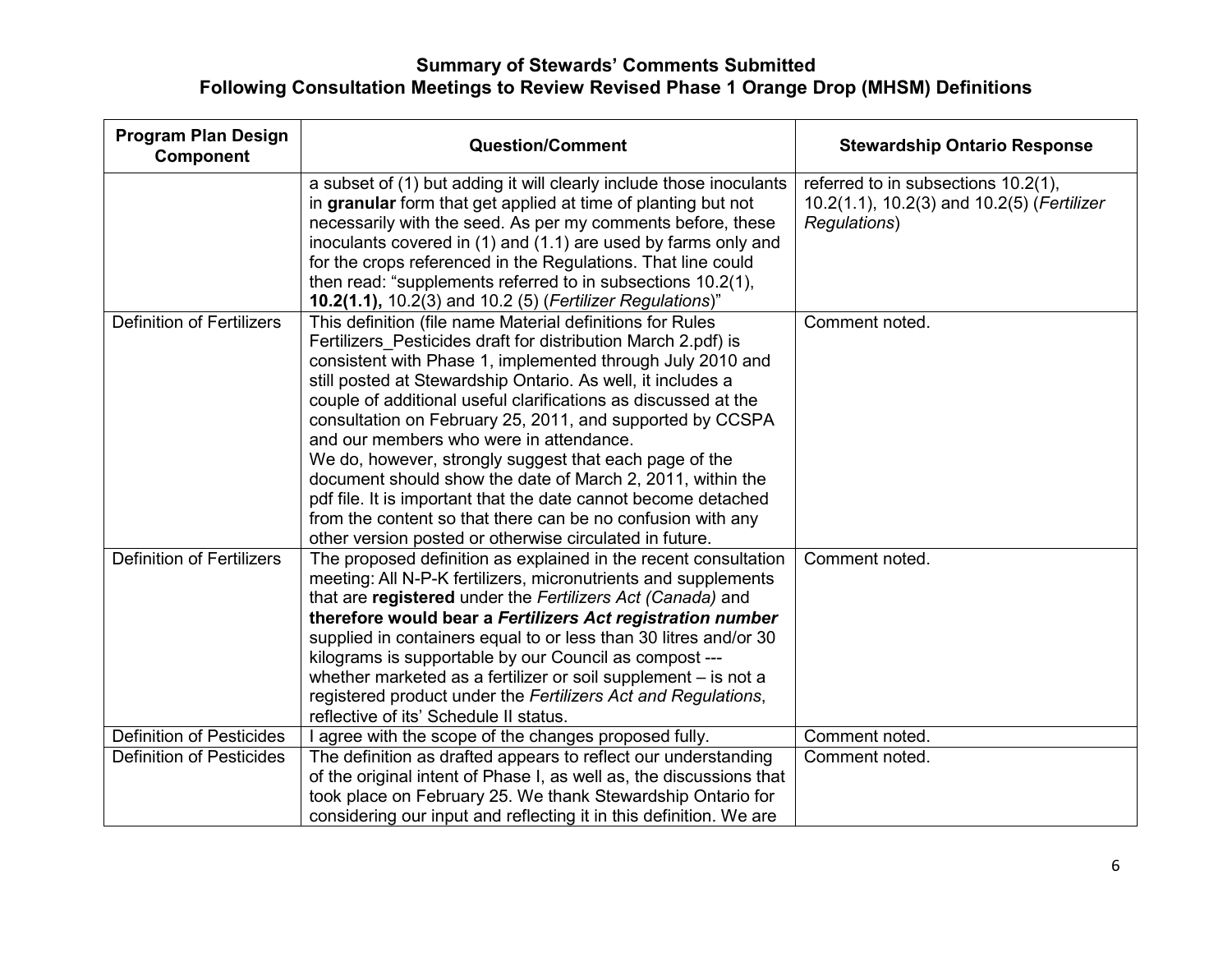| <b>Program Plan Design</b><br>Component | <b>Question/Comment</b>                                                                                                                                                                                                                                                                                                                                                                                                                                                                                                                                                                                                                                                                                                                                                                                                                                                                                                                                                                                                                                                                                                                                                                                                                                                                                                                                               | <b>Stewardship Ontario Response</b> |
|-----------------------------------------|-----------------------------------------------------------------------------------------------------------------------------------------------------------------------------------------------------------------------------------------------------------------------------------------------------------------------------------------------------------------------------------------------------------------------------------------------------------------------------------------------------------------------------------------------------------------------------------------------------------------------------------------------------------------------------------------------------------------------------------------------------------------------------------------------------------------------------------------------------------------------------------------------------------------------------------------------------------------------------------------------------------------------------------------------------------------------------------------------------------------------------------------------------------------------------------------------------------------------------------------------------------------------------------------------------------------------------------------------------------------------|-------------------------------------|
|                                         | in support of this revised definition.                                                                                                                                                                                                                                                                                                                                                                                                                                                                                                                                                                                                                                                                                                                                                                                                                                                                                                                                                                                                                                                                                                                                                                                                                                                                                                                                |                                     |
| <b>Definition of Pesticides</b>         | FCPC, on behalf of its affected members, supports the revised<br>definition of pesticides, examples and exclusions as provided<br>in the Stewardship Ontario's document distributed following the<br>consultation. Specifically, we agree that the definition of<br>pesticides should read as follows: "Means pesticides including<br>fungicides, herbicides and insecticides registered under the<br>Pest Control Products Act (Canada) bearing the "DOMESTIC"<br>classification that are required to display on the label the<br>symbol shown in Schedule III of the Pest Control Products<br>Regulation (Canada), the signal words "danger" or "warning"<br>and "poison" and represented by the precautionary symbols<br>octagon or diamond and the skull and crossbones." We agree<br>with the stated examples as follows: Pesticides meeting the<br>definition that bear the "DOMESTIC" classification; Pesticides<br>in aerosol containers that match the definition of Pesticides.<br>We also agree with the list of exclusions as follows:<br>Commercial, agricultural and restricted classifications<br>registered under the Pest Control Products Act (Canada);<br>Insect repellents for personal use; Sanitizers, disinfectants and<br>anti-microbial products; Pet products; Products regulated<br>under the Food and Drugs Act (Canada); Pool chemicals; | Comment noted.                      |
| <b>Definition of Pesticides</b>         | Insecticidal soaps; Diatomaceous earth; Ant traps<br>We are in support of the attached definitions which were<br>circulated on March 2, 2011. We believe that they accurately<br>reflect the definitions from Phase 1 and include the useful<br>clarifications discussed in our consultation on February 25th<br>2011.                                                                                                                                                                                                                                                                                                                                                                                                                                                                                                                                                                                                                                                                                                                                                                                                                                                                                                                                                                                                                                                | Comment noted.                      |
| <b>Definition of Pesticides</b>         | We support the revised wording in the document as it reflects<br>the Phase 1 program as it was prior to the implementation of<br>the consolidated plan last July. CropLife Canada wishes to<br>ensure that our sector is treated equitably in relation to other<br>sectors therefore a return to Phase 1 definitions is welcomed.                                                                                                                                                                                                                                                                                                                                                                                                                                                                                                                                                                                                                                                                                                                                                                                                                                                                                                                                                                                                                                     | Comment noted.                      |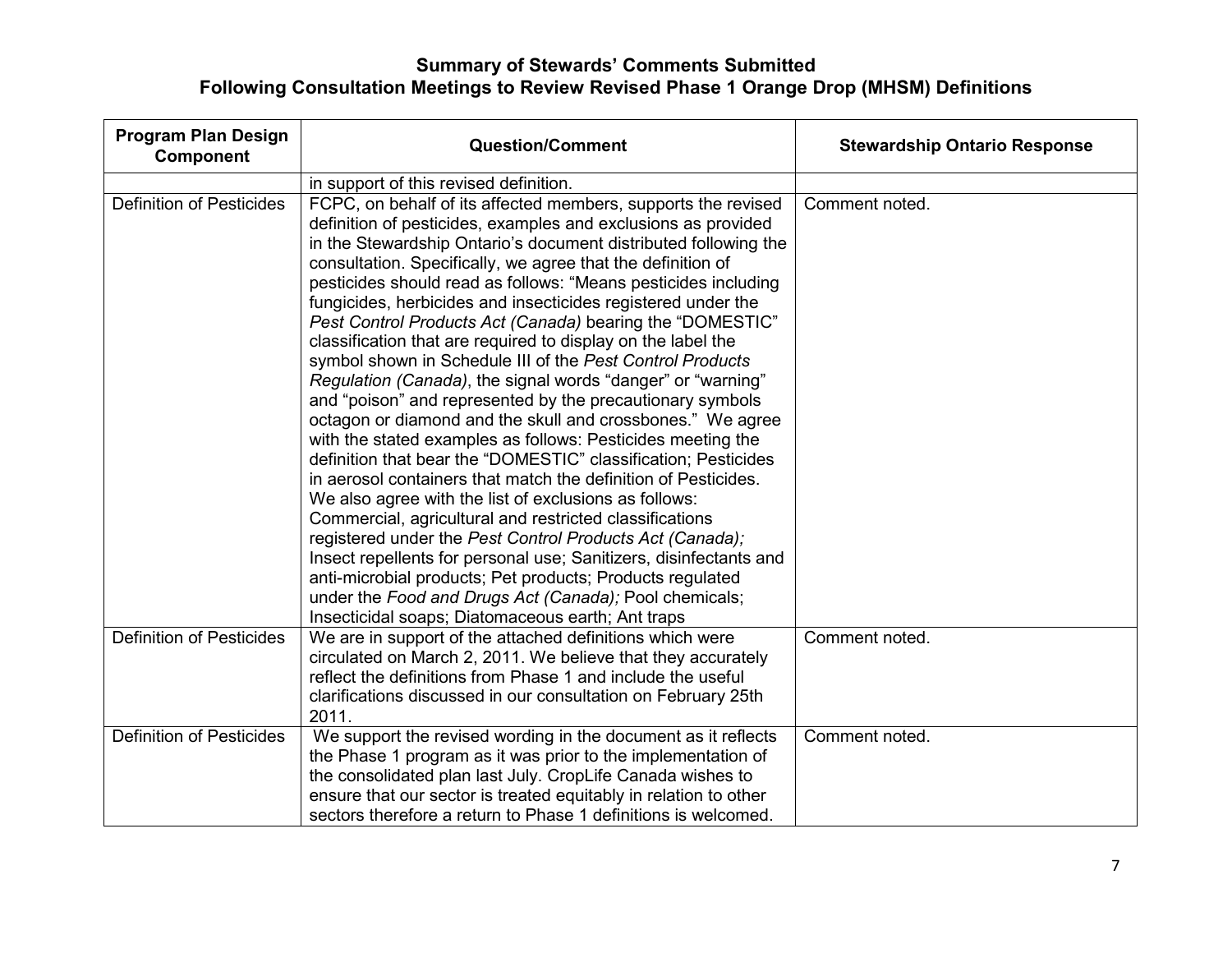| <b>Program Plan Design</b><br>Component | <b>Question/Comment</b>                                                                                                                                                                                                                                                                                                                                                                                                                                                                                                                                                                                                                                                                                                                                                                                                                                                                                                                                                                                                                                                                                                                                                                                                                                                                                                                                | <b>Stewardship Ontario Response</b>                                                                                                                                                                                                                                                                                                                                                                     |
|-----------------------------------------|--------------------------------------------------------------------------------------------------------------------------------------------------------------------------------------------------------------------------------------------------------------------------------------------------------------------------------------------------------------------------------------------------------------------------------------------------------------------------------------------------------------------------------------------------------------------------------------------------------------------------------------------------------------------------------------------------------------------------------------------------------------------------------------------------------------------------------------------------------------------------------------------------------------------------------------------------------------------------------------------------------------------------------------------------------------------------------------------------------------------------------------------------------------------------------------------------------------------------------------------------------------------------------------------------------------------------------------------------------|---------------------------------------------------------------------------------------------------------------------------------------------------------------------------------------------------------------------------------------------------------------------------------------------------------------------------------------------------------------------------------------------------------|
| Definition of Paints &<br>Coatings      | I would like to explore the option of using the Canadian<br>Environmental Protection Act - Volatile Organic Compound<br>(VOC) Concentration Limits for Architectural Coatings<br>Regulations, definition of architectural coating: "architectural<br>coating" means a product to be applied onto or impregnated<br>into a substrate, for use on traffic surfaces such as streets and<br>highways, curbs, berms, driveways, parking lots, sidewalks<br>and airport runways, or stationary structures, including<br>temporary buildings and their appurtenances, whether installed<br>or detached."                                                                                                                                                                                                                                                                                                                                                                                                                                                                                                                                                                                                                                                                                                                                                      | While SO considered use of the CEPA<br>definition for architectural coatings, further<br>discussion with stewards identified that<br>this definition is broader than the original<br>Phase 1 Program Plan definition. The<br>definition for architectural coatings in the<br>January 2011 Rules has been utilized.                                                                                      |
| Definition of Paints &<br>Coatings      | We support the existing definition of Paints and Coatings as<br>"Latex, oil and solvent-based architectural coatings, including<br>paints and stains, whether tinted or untinted." We further<br>recommend that in the Notes: section, the existing definition of<br>"architectural coating" from the "Approved MHSW Rules"<br>January 1, 2011 to December 31, 2011" be used as it better<br>reflects the types of products intended to be captured by the<br>Paints and Coatings definition. The definition is as follows:<br>"Architectural coatings means organic coatings intended for<br>onsite applications at ambient temperatures to interior or<br>exterior surfaces of residential, commercial, institutional,<br>industrial, or government structures including; exterior and<br>interior house paints, stains, under coaters, primers and<br>sealers." We would recommend removing the first example<br>"Paints and coatings for household and industrial, commercial<br>and institutional use." It is restating information in the<br>Sector(s) into which MHSM is Supplied column. The following<br>could be added for further clarification: "Paints and coatings<br>sold as MHSW consumer products." We would also be willing<br>to work with Stewardship Ontario to develop a list of examples<br>of products that would be included. | The definition for architectural coatings in<br>the January 2011 Rules has been utilized.<br>The reference to 'Paints and coatings for<br>household and industrial, commercial and<br>institutional use' has been removed from<br>the list of examples as redundant and<br>confusing as it is an unclear restatement<br>of the information under the column<br>'Sector(s) into which MHSM is Supplied'. |
| Definition of                           | • The exemption provided under the Phase 1 for "Cylinders"                                                                                                                                                                                                                                                                                                                                                                                                                                                                                                                                                                                                                                                                                                                                                                                                                                                                                                                                                                                                                                                                                                                                                                                                                                                                                             | In the Rules for Stewards, 'Supplied' is                                                                                                                                                                                                                                                                                                                                                                |
| <b>Pressurized Containers</b>           | that are part of a defined life management program" should                                                                                                                                                                                                                                                                                                                                                                                                                                                                                                                                                                                                                                                                                                                                                                                                                                                                                                                                                                                                                                                                                                                                                                                                                                                                                             | defined as "means sold, leased, donated,                                                                                                                                                                                                                                                                                                                                                                |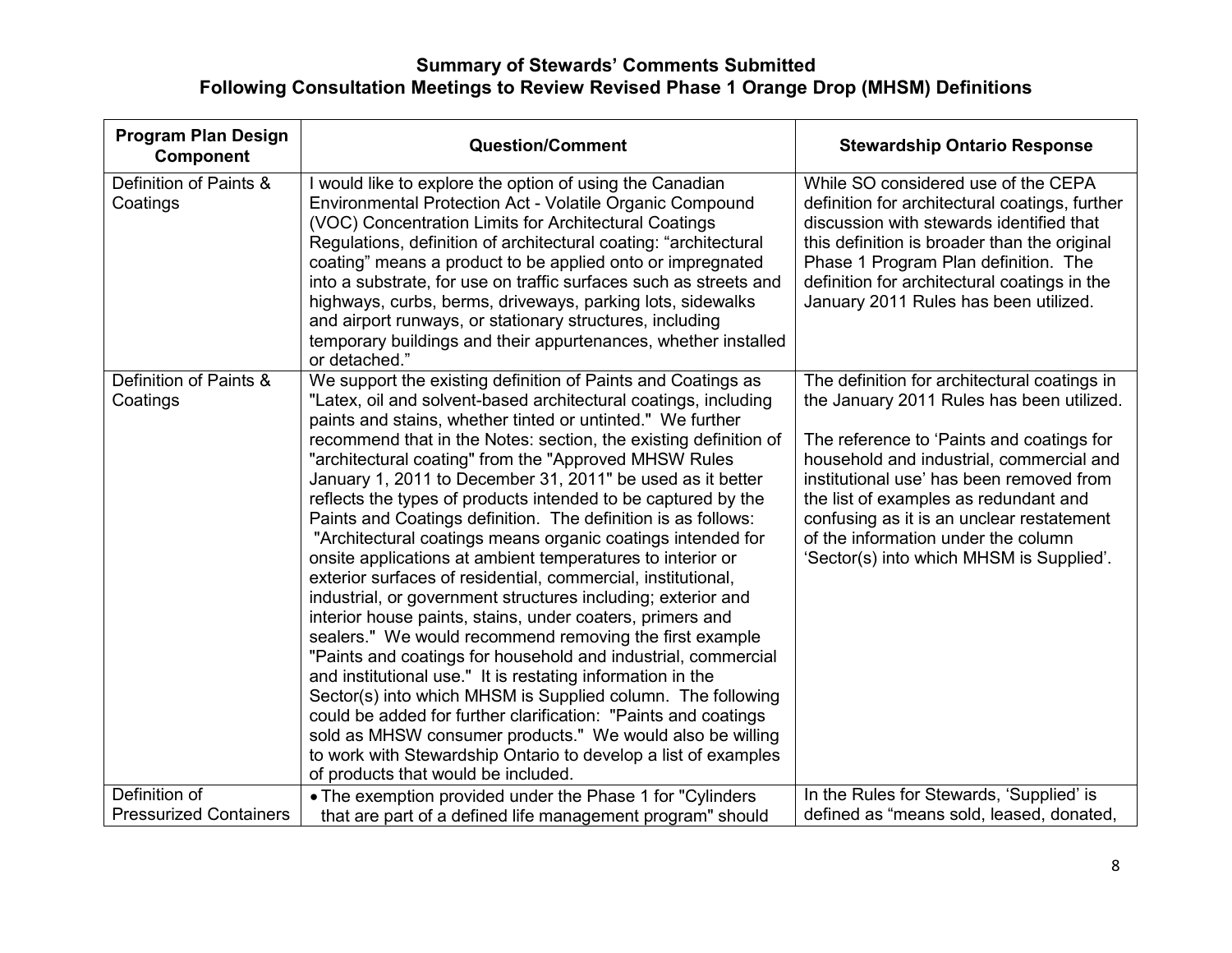| <b>Program Plan Design</b><br><b>Component</b>        | <b>Question/Comment</b>                                                                                                                                                                                                                                                                                                                                                                                                                                                                                                                                                                                                                                                                                                                                                                                                                                                                                                                                                                                                                                                                                                                                                                                                                                        | <b>Stewardship Ontario Response</b>                                                                                                                                                                                                                                                                                                                                                                                                                                     |
|-------------------------------------------------------|----------------------------------------------------------------------------------------------------------------------------------------------------------------------------------------------------------------------------------------------------------------------------------------------------------------------------------------------------------------------------------------------------------------------------------------------------------------------------------------------------------------------------------------------------------------------------------------------------------------------------------------------------------------------------------------------------------------------------------------------------------------------------------------------------------------------------------------------------------------------------------------------------------------------------------------------------------------------------------------------------------------------------------------------------------------------------------------------------------------------------------------------------------------------------------------------------------------------------------------------------------------|-------------------------------------------------------------------------------------------------------------------------------------------------------------------------------------------------------------------------------------------------------------------------------------------------------------------------------------------------------------------------------------------------------------------------------------------------------------------------|
|                                                       | be kept and expanded to include all cylinders regardless of<br>whether they are sold to Industrial, Commercial, Large or<br>Small IC&I accounts or even to consumers (medical air). As<br>we explained on the CC, all these cylinders are owned by the<br>Gas Company, and the user pays rental fees on them, so it is<br>in the user's best interest to return them to us, for either<br>getting a new one, or for avoiding the rental charges.<br>• Since we do not have any control on the final destination of<br>the "disposable cylinders", we recommend that these<br>become part of the Stewardship program.<br>• We recommend modifying the definition of pressurized<br>containers to only include the "Disposable Cylinders, TC -<br>39M. This category includes the small portable propane cyls<br>(used for camping).                                                                                                                                                                                                                                                                                                                                                                                                                             | disposed of, used, transferred the<br>possession or title of or otherwise made<br>available or distributed for use in the<br>Province of Ontario". Cylinders that<br>continue to be owned by the Steward are<br>'made available' and 'are distributed for<br>use' and are therefore obligated. The<br>MHSW Program is responsible for<br>managing refillable containers that are not<br>returned to stewards for management<br>under a life cycle management program.   |
| Definition of Single Use<br><b>Dry Cell Batteries</b> | I wanted to suggest alternative language for the "removable"<br>battery" definition. I would instead suggest the following<br>language, which aligns with precedence in other laws and<br>programs: A removable battery is any battery designed to be<br>replaced by the end user using basic household tools, and<br>which is removable in a way that is readily identifiable through<br>casual examination of the product or according to instructions<br>in the product user manual, not including work performed by a<br>qualified service technician or tasks that could expose an<br>untrained person to health or safety risks. I would reiterate<br>several of the concerns raised in the discussion, not the least<br>of which is exposing consumers to health/safety risks, and the<br>related liabilities, in damaging a product to remove its battery.<br>In my opinion, there should be no language in a law that<br>encourages or sanctions unsafe behavior with electronics. Nor<br>does there appear to be a manner in which to implement the<br>"with damage" aspect of this language, since finished product<br>manufacturers cannot be complicit in exposing their customers<br>to unnecessary risks. If Stewardship Ontario believes there | The reference has been revised to refer to<br>batteries supplied within and/or embedded<br>in products supplied to a) the residential<br>sector where the products are designed so<br>that the batteries are removable and<br>replaceable b) the IC&I sector where the<br>products are designed so that the batteries<br>are removable by service providers and c)<br>both the residential and IC&I sector where<br>the products are managed under the<br>WEEE Program. |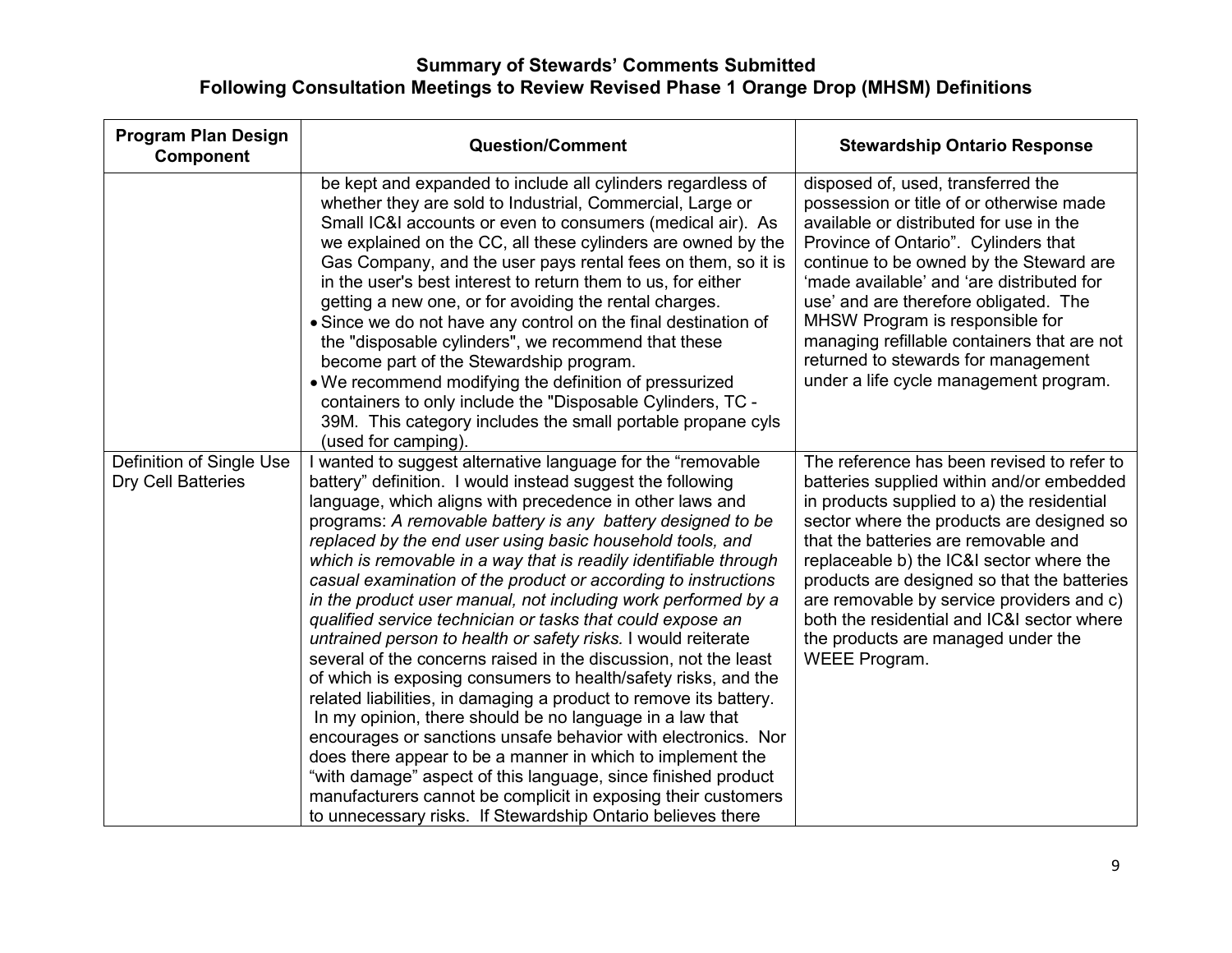| <b>Program Plan Design</b><br><b>Component</b> | <b>Question/Comment</b>                                                                                                                                                                                                                                                                                                                                                                                                                                                                                                                                                                                                                                                                                                                                                                                                                                                                                                                                                                                                                                                                                                                  | <b>Stewardship Ontario Response</b>                                                                                                                                                                                                                                                                                                                                                                                                                                     |
|------------------------------------------------|------------------------------------------------------------------------------------------------------------------------------------------------------------------------------------------------------------------------------------------------------------------------------------------------------------------------------------------------------------------------------------------------------------------------------------------------------------------------------------------------------------------------------------------------------------------------------------------------------------------------------------------------------------------------------------------------------------------------------------------------------------------------------------------------------------------------------------------------------------------------------------------------------------------------------------------------------------------------------------------------------------------------------------------------------------------------------------------------------------------------------------------|-------------------------------------------------------------------------------------------------------------------------------------------------------------------------------------------------------------------------------------------------------------------------------------------------------------------------------------------------------------------------------------------------------------------------------------------------------------------------|
|                                                | are instances where damage to the product to remove the<br>battery is appropriate, as was suggested for a battery in a<br>greeting card, it should call these out specifically, since these<br>would be exception and not the rule. I would suggest that such<br>exceptions should only be specified after consultation with the<br>impacted finished product manufacturers, to ensure the<br>exception is truly appropriate and would not cause any<br>safety/health risk to the consumer to damage the product to<br>remove the battery. There could be risks encountered even<br>with an example like greeting cards. E.g. if someone uses<br>heavy-duty scissors to cut the card to get to the battery, and<br>accidentally punctures the exterior of the battery. Electronic<br>product takeback programs typically address proper end of life<br>handling for non-removable batteries and are a more<br>appropriate, safe and consistent manner in which to cover<br>these batteries in a takeback program. Recyclers are<br>experienced and trained in where such batteries reside and<br>how best to remove them, not end-users. |                                                                                                                                                                                                                                                                                                                                                                                                                                                                         |
| Definition of Single Use<br>Dry Cell Batteries | 1. Proposed change to Examples, slide 18: Definition for<br>removable battery - needs re-formulation to disconsider the<br>batteries / products which require damaging the product to<br>remove the batteries. Rationale: 1.Damaging the product<br>requires technical skills and knowledge of the product that not<br>all generators have. It is exposing the person who removes the<br>battery to (un-insured) injuries. 2. Damaging the product may<br>also result in damaging the batteries and/or other components<br>(e.g. radioactive source in ionization smoke detectors) that<br>may contaminate the environment. 3. It's practically impossible<br>to include in educational programs "how to do" when damaging<br>or disassembly the product is necessary. Proposed re-<br>formulation: " A removable battery is a battery that can be<br>removed without damaging the product in which the battery<br>was contained "                                                                                                                                                                                                       | The reference has been revised to refer to<br>batteries supplied within and/or embedded<br>in products supplied to a) the residential<br>sector where the products are designed so<br>that the batteries are removable and<br>replaceable b) the IC&I sector where the<br>products are designed so that the batteries<br>are removable by service providers and c)<br>both the residential and IC&I sector where<br>the products are managed under the<br>WEEE Program. |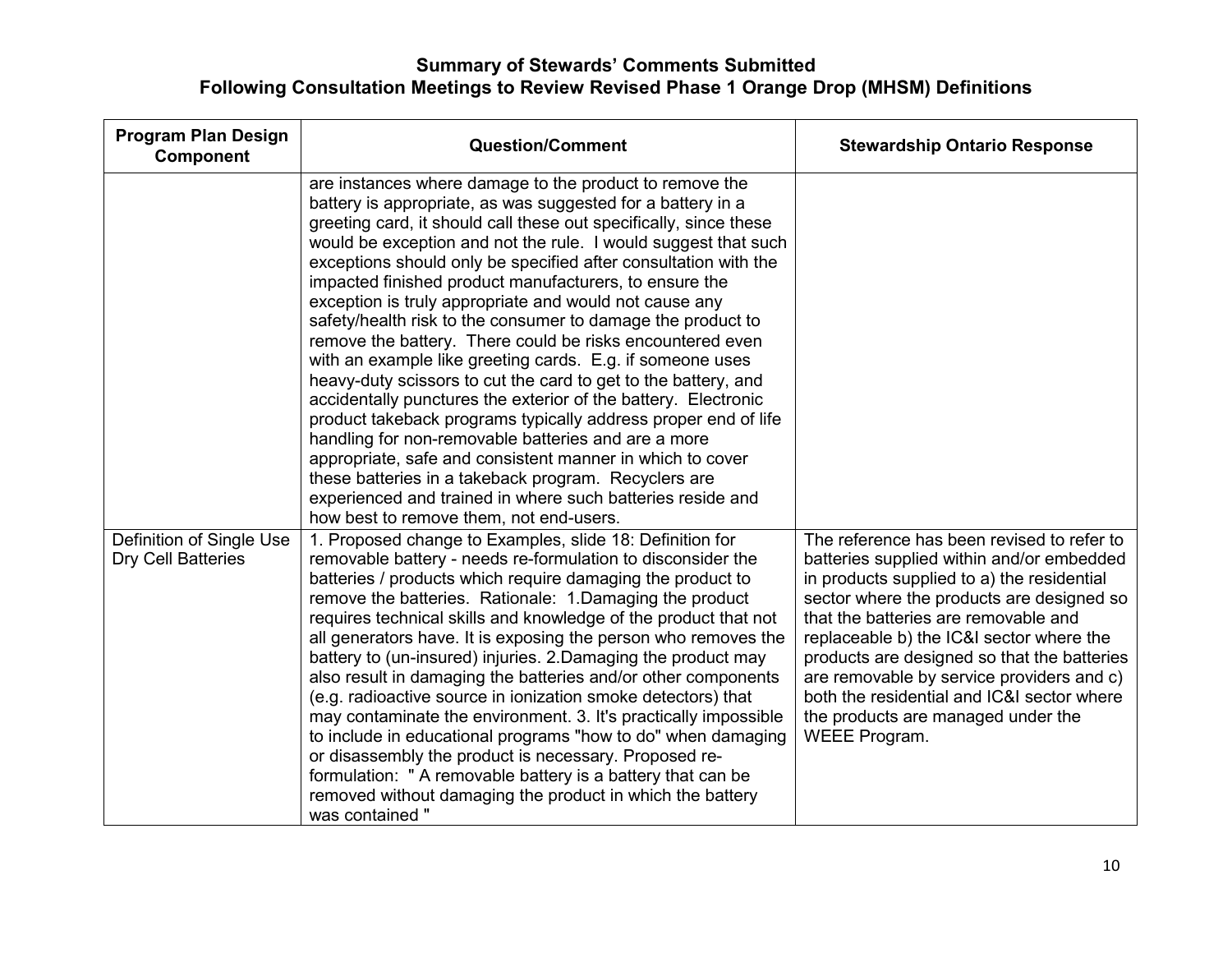| <b>Program Plan Design</b><br><b>Component</b> | <b>Question/Comment</b>                                                                                                                                                                                                                                                                                                                                                                                                                                                                                                                                                                                                                                                                                                                                                                                                                                                                                                                                  | <b>Stewardship Ontario Response</b>                                                                                                                                                                                                                                                                                                                                                                                                                                                                              |
|------------------------------------------------|----------------------------------------------------------------------------------------------------------------------------------------------------------------------------------------------------------------------------------------------------------------------------------------------------------------------------------------------------------------------------------------------------------------------------------------------------------------------------------------------------------------------------------------------------------------------------------------------------------------------------------------------------------------------------------------------------------------------------------------------------------------------------------------------------------------------------------------------------------------------------------------------------------------------------------------------------------|------------------------------------------------------------------------------------------------------------------------------------------------------------------------------------------------------------------------------------------------------------------------------------------------------------------------------------------------------------------------------------------------------------------------------------------------------------------------------------------------------------------|
| Definition of Single Use                       | 2. Proposed change to Exclusions, slide 20 Add to phase 1<br>exclusions " Primary batteries that can be removed only by<br>damaging the product in which the batteries were contained".<br>Rationale: 1. See above - ref. definition for removable battery<br>2. There are similar removal methods as for rechargeable<br>batteries The recovery/recycling of rechargeable and primary<br>batteries that require product damaging /disassembly have to<br>be included / correlated with WEEE program.<br>For clarity, we would ask that the list of examples be                                                                                                                                                                                                                                                                                                                                                                                          | The list of chemistries has been revised to                                                                                                                                                                                                                                                                                                                                                                                                                                                                      |
| Dry Cell Batteries                             | changed to include all current chemistry types as follows:<br>Removable batteries including but not limited to the following<br>chemistries:<br>Alkaline-Manganese<br>$\bullet$<br>Zinc-Carbon<br>Lithium<br><b>Silver Oxide</b><br><b>Zinc Air</b><br>$\bullet$<br>We would ask, however, that the proposed scope be limited<br>to those batteries that are meant to be removed/replaced by<br>the end user without damaging the product. It is not feasible<br>to include batteries that can only be removed by damaging<br>the product unless there already exits a stewardship program<br>for that product. We suggest the following as possible<br>wording for this scope: A removable battery is any battery<br>that can be removed without damaging the product in which<br>the battery was contained. If the product is also managed in<br>a stewardship program, the battery will be included in the<br>scope of the battery plan in all cases. | be consistent with the list provided.<br>The reference has been revised to refer to<br>batteries supplied within and/or embedded<br>in products supplied to a) the residential<br>sector where the products are designed so<br>that the batteries are removable and<br>replaceable b) the IC&I sector where the<br>products are designed so that the batteries<br>are removable by service providers and c)<br>both the residential and IC&I sector where<br>the products are managed under the<br>WEEE Program. |
| Definition of Single Use<br>Dry Cell Batteries | We understand that there are no proposed changes to the<br>definition of single-use dry cell batteries and that the definition                                                                                                                                                                                                                                                                                                                                                                                                                                                                                                                                                                                                                                                                                                                                                                                                                           | The reference has been revised to refer to<br>batteries supplied within and/or embedded                                                                                                                                                                                                                                                                                                                                                                                                                          |
|                                                | used in the original Phase 1 remains the same. We would ask,<br>however, that the proposed examples be limited to those<br>batteries that are meant to be removed/replaced without                                                                                                                                                                                                                                                                                                                                                                                                                                                                                                                                                                                                                                                                                                                                                                       | in products supplied to a) the residential<br>sector where the products are designed so<br>that the batteries are removable and                                                                                                                                                                                                                                                                                                                                                                                  |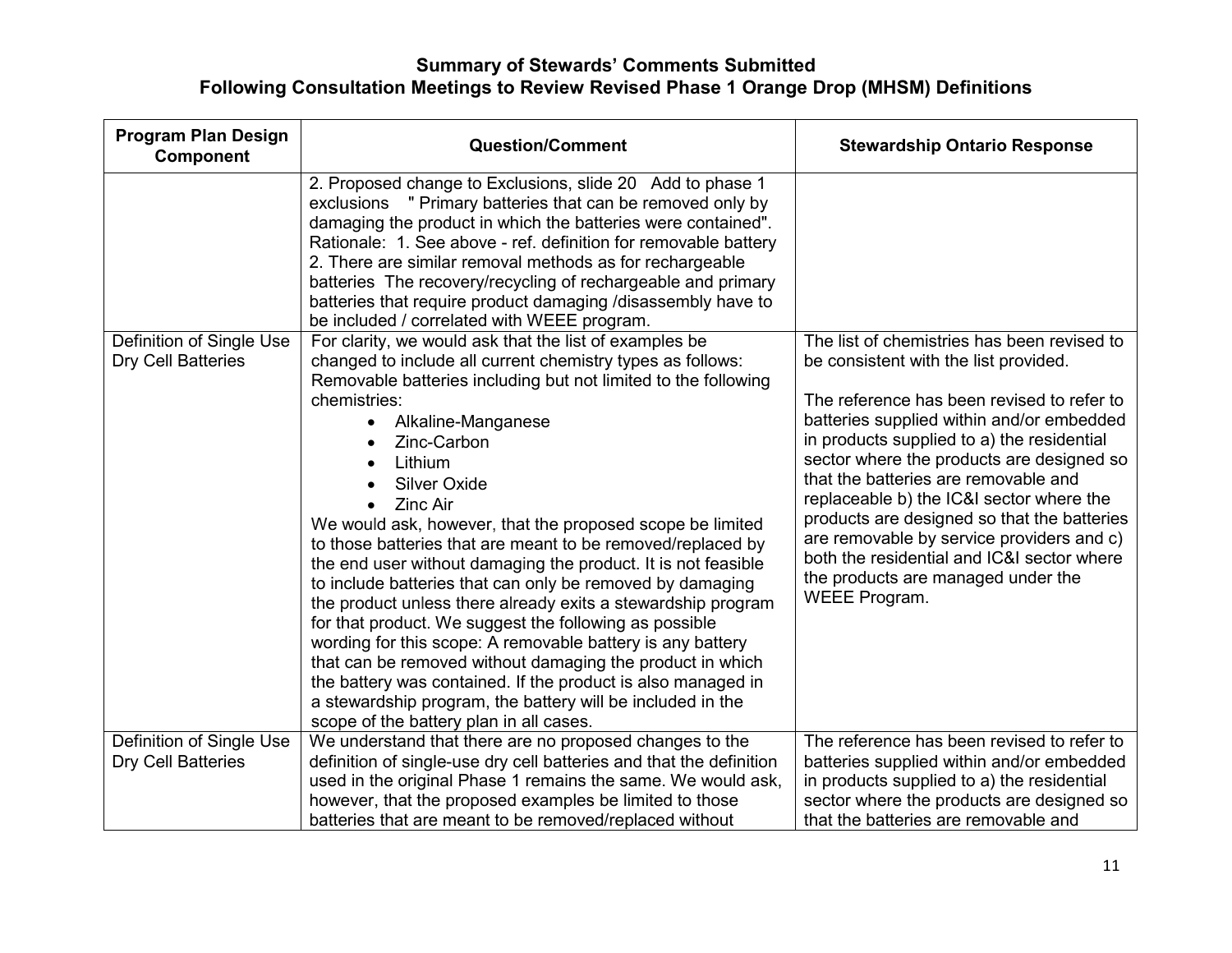| <b>Program Plan Design</b><br><b>Component</b> | <b>Question/Comment</b>                                                                                                                                                                                                                                                                                                                                                                                                                                                                                                                                                                                                                                                                                                                                                                                                                                                                                                                                                                                                                                                                                                                                                                                                                                                                                                                                                                                                                                                                         | <b>Stewardship Ontario Response</b>                                                                                                                                                                                                                                                                                                                                                                                                                                     |
|------------------------------------------------|-------------------------------------------------------------------------------------------------------------------------------------------------------------------------------------------------------------------------------------------------------------------------------------------------------------------------------------------------------------------------------------------------------------------------------------------------------------------------------------------------------------------------------------------------------------------------------------------------------------------------------------------------------------------------------------------------------------------------------------------------------------------------------------------------------------------------------------------------------------------------------------------------------------------------------------------------------------------------------------------------------------------------------------------------------------------------------------------------------------------------------------------------------------------------------------------------------------------------------------------------------------------------------------------------------------------------------------------------------------------------------------------------------------------------------------------------------------------------------------------------|-------------------------------------------------------------------------------------------------------------------------------------------------------------------------------------------------------------------------------------------------------------------------------------------------------------------------------------------------------------------------------------------------------------------------------------------------------------------------|
|                                                | damaging the product. It is not feasible to include batteries that<br>can only be removed by damaging the product unless there<br>already exits a stewardship program for that product. We also<br>understand that in keeping with the Minister's direction in the<br>October 25 <sup>th</sup> letter that the revised Phase 1 program will collect<br>single-use dry cell batteries from residential and all IC&I<br>generators and that targets set as part of the Consolidated<br>MHSW plan will remain in place as they pertain to Phase 1<br>batteries.                                                                                                                                                                                                                                                                                                                                                                                                                                                                                                                                                                                                                                                                                                                                                                                                                                                                                                                                    | replaceable b) the IC&I sector where the<br>products are designed so that the batteries<br>are removable by service providers and c)<br>both the residential and IC&I sector where<br>the products are managed under the<br>WEEE Program.                                                                                                                                                                                                                               |
| Definition of Single Use<br>Dry Cell Batteries | The definition of "removable" has been modified, eliminating<br>$\bullet$<br>the term "easily". With terminology and applicability that is<br>subjective, the MOE, SO and WDO, as well as the retailers,<br>are left to their own interpretation as to whether or not an<br>eco-fee should apply. This is the same steward confusion<br>that led to the unraveling of the MHSW Consolidated<br>Program in July 2010. Clear communication of what is<br>included in the program is critical to avoid or reduce the risk<br>associated with applying eco-fees incorrectly.<br>SO stated that there will be no consumer education on what<br>$\bullet$<br>constitutes a removable battery, relying instead on<br>consumer understanding. It is our position that the<br>consumer will NOT destroy a product to remove a battery<br>for proper disposal. Therefore, there will be a remittance of<br>steward fees on batteries that will not be collected in the<br>foreseeable future. The remedy would be a clear definition<br>of the batteries included in the program, a clear definition of<br>"removable" and an appreciation for the realities of what<br>actions consumers are willing to take with respect to<br>recycling batteries.<br>As stewards, we are not battery experts, nor are we<br>$\bullet$<br>authorized to dismantle and destroy product to determine<br>battery composition. To suggest that the vendor community<br>is capable of providing this data is an unrealistic | The reference has been revised to refer to<br>batteries supplied within and/or embedded<br>in products supplied to a) the residential<br>sector where the products are designed so<br>that the batteries are removable and<br>replaceable b) the IC&I sector where the<br>products are designed so that the batteries<br>are removable by service providers and c)<br>both the residential and IC&I sector where<br>the products are managed under the<br>WEEE Program. |